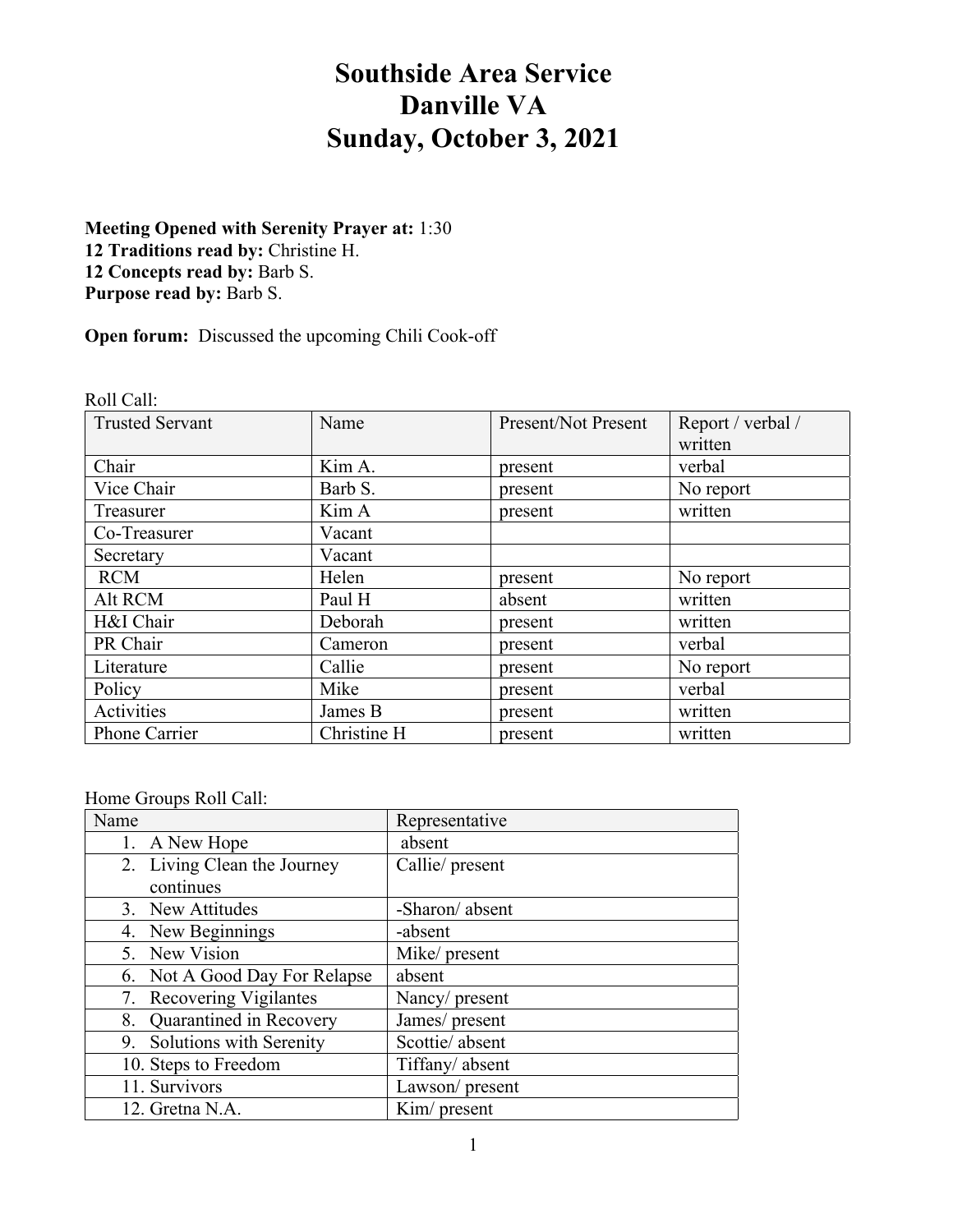# **Last month's Area Minutes accepted:** All in favor, approved

|           |                            |                                      | SOUTHSIDE AREA MONTHLY TREASURER'S REPORT         |                 |  |
|-----------|----------------------------|--------------------------------------|---------------------------------------------------|-----------------|--|
|           |                            |                                      | Date: October 2021 / reporting for September 2021 |                 |  |
|           |                            | <b>BEGINNING BALANCE</b>             |                                                   |                 |  |
|           |                            |                                      | \$849.09                                          |                 |  |
|           | <b>GROUP DONATIONS</b>     |                                      |                                                   |                 |  |
|           |                            |                                      |                                                   |                 |  |
| (Krista)  | A NEW HOPE                 |                                      |                                                   |                 |  |
| Callie    |                            | LIVING CLEAN                         |                                                   |                 |  |
| Cameron   | <b>NEVER ALONE</b>         |                                      |                                                   |                 |  |
| (Sharon)  |                            | <b>NEW ATTITUDES</b>                 |                                                   |                 |  |
| Cleon - ? | <b>NEW BEGINNINGS</b>      |                                      |                                                   |                 |  |
| Mike H    | <b>NEW VISION</b>          |                                      |                                                   |                 |  |
| Paul      |                            | NOT A GOOD DAY FOR REL               |                                                   |                 |  |
| Nancy     |                            | RECOVERING VIGILANTES                |                                                   |                 |  |
| james     |                            | <b>QUARANTINED IN RECOVE</b>         |                                                   |                 |  |
| Charlotte |                            | <b>SOLUTIONS WITH SERENIT</b>        |                                                   |                 |  |
| Christine | <b>STEPS INTO SERENITY</b> |                                      |                                                   |                 |  |
| (Tiffany) | <b>STEPS TO FREEDOM</b>    |                                      |                                                   |                 |  |
| Lawson    | <b>SURVIVORS</b>           |                                      |                                                   |                 |  |
| (Kim)     | <b>GRETNA</b>              |                                      |                                                   |                 |  |
|           |                            |                                      | <b>TOTAL GROUP DONATIONS</b>                      | \$0.00          |  |
|           |                            |                                      |                                                   |                 |  |
|           | <b>OTHER INCOME</b>        |                                      |                                                   |                 |  |
|           | LITERATURE                 |                                      | \$0.00                                            |                 |  |
|           |                            |                                      |                                                   |                 |  |
|           |                            | <b>Personal Electronic Donations</b> |                                                   |                 |  |
|           |                            |                                      | <b>TOTAL INCOME</b>                               | \$0.00          |  |
|           |                            |                                      |                                                   |                 |  |
|           | <b>LESS EXPENSES</b>       |                                      |                                                   |                 |  |
|           |                            |                                      |                                                   |                 |  |
|           | Payee                      | Check#                               | Amount                                            |                 |  |
|           | CARNA                      |                                      |                                                   | negative number |  |
|           | Post office fee            |                                      | ( \$64.00)                                        |                 |  |
|           |                            |                                      |                                                   |                 |  |
|           |                            |                                      | <b>Total Expenditures</b>                         | (564.00)        |  |
|           | <b>ENDING BANK BALANCE</b> |                                      | \$785.09                                          |                 |  |
|           | LESS PRUDENT RESERVE       |                                      | ( \$800.00)                                       |                 |  |
|           | <b>TOTAL AVAILABLE</b>     |                                      |                                                   | (514.91)        |  |
|           |                            |                                      | TOTAL AVAILABLE WITHOUT LITERATURE                | \$0.00          |  |
|           | <b>REGIONAL DONATION</b>   |                                      | \$0.00                                            |                 |  |
|           |                            |                                      |                                                   |                 |  |

**Treasurer's Report: Accepted (vote) -** All in favor, approved

# **Chair Person's Report:**

 Verbal report given: I had expressed concerns about holding three commitments at Area but as Deborah reminded me, there are no willing trusted servants at this time. I do believe Donna will be willing to take the Treasurer commitment in January.

Kim A.

**RCM Report:** No report

#### **Alt RCM Report:**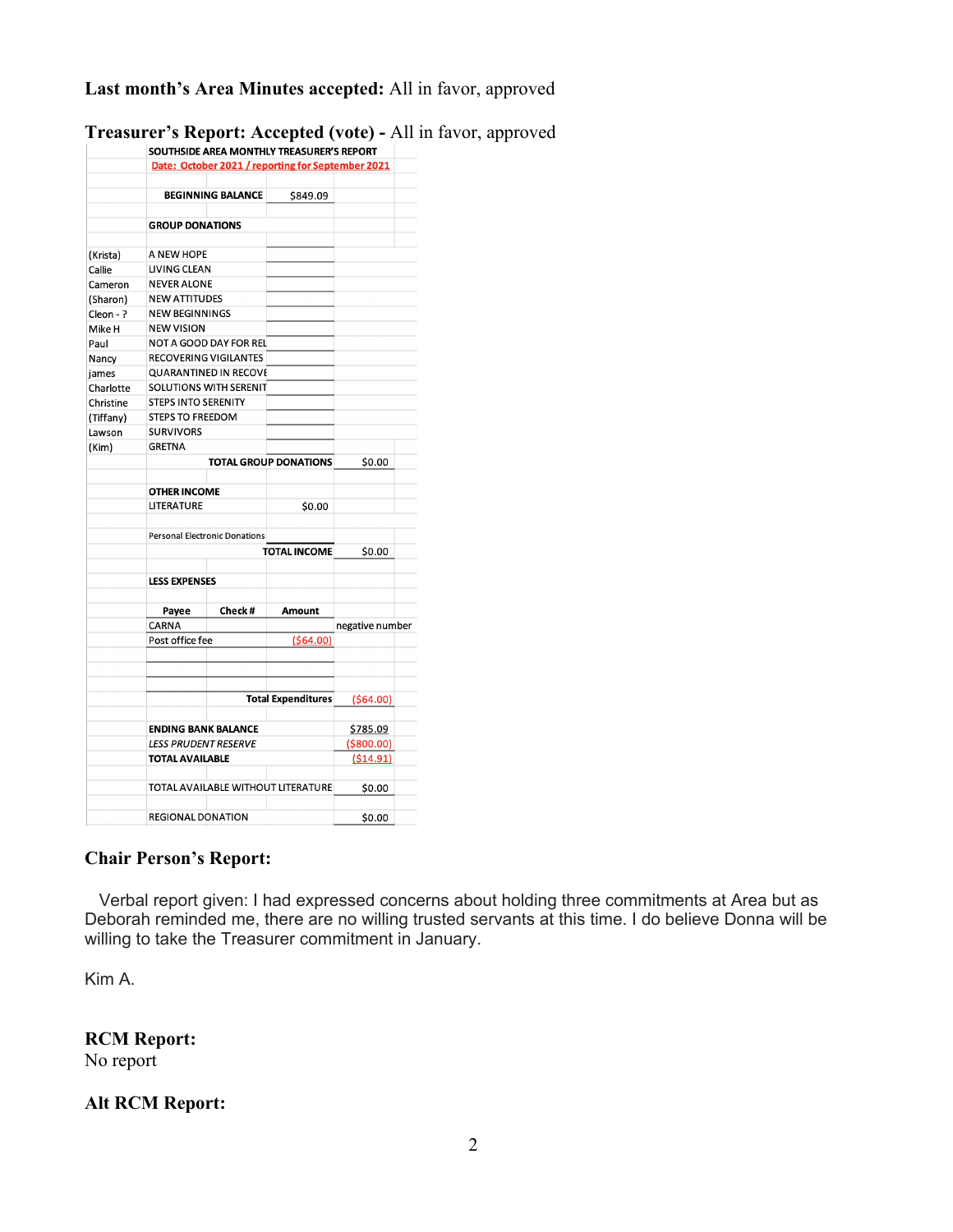I am sorry to say that due to circumstances in my life I am resigning my position. I hope that when thing change in my life, I will be able to get back to serving our fellowship.

Paul H.

# **H&I Report:**

Greetings,

We are moving our subcommittee meeting to the 1pm slot before area starting next month due to lack of participation. Also because of Covid we have been unable to go into the women's jail or the men's jail in the last couple of weeks. We are moving forward on a week to week basis. I am communicating with Rev. Abernathy to make sure we have the green light to go in. Also, I received a call from the new contact person for Southern Virginia and we are currently looking for volunteers who are willing to go into that facility on Mondays from 6:30-7:30 starting in November. We are required to do an orientation because of new policies. If anyone is interested in serving, please contact me at 828 850 2407 so we can set up the orientation sometime this month.

In loving service,

Deborah C H&I Chair SSNA

#### **Literature:**

No report

# **Activities:**

Activities Meets the last Saturday of each month at 9am- 10:15am. Meeting was attended by 4 people. Topics on calendar discussed: no info about the chili cookoff was brought to group. We moved forward to the New Year's Event. Committee is looking for support.

ILS James B.

# **PR Report:**

Verbal report given: Turned in the paperwork to secure the location for the chili cookoff and at this time we can consider the location secure. Two upcoming events, October the 9th is Faith and Blue, hosted by the Sheriff Dept. from 2-4pm on Third Ave. The other event is the Out Of The Darkness Walk on November 6rh at Balou Park.

# **Phone Carrier Report:**

Greetings family,

September was a great month for recovery! Six of the 13 calls to the phoneline were recovery related.

One of these was from Southside Mental Health to bring a meeting into the Danville facility!

In loving service,

Christine H

**Policy Chair Report:**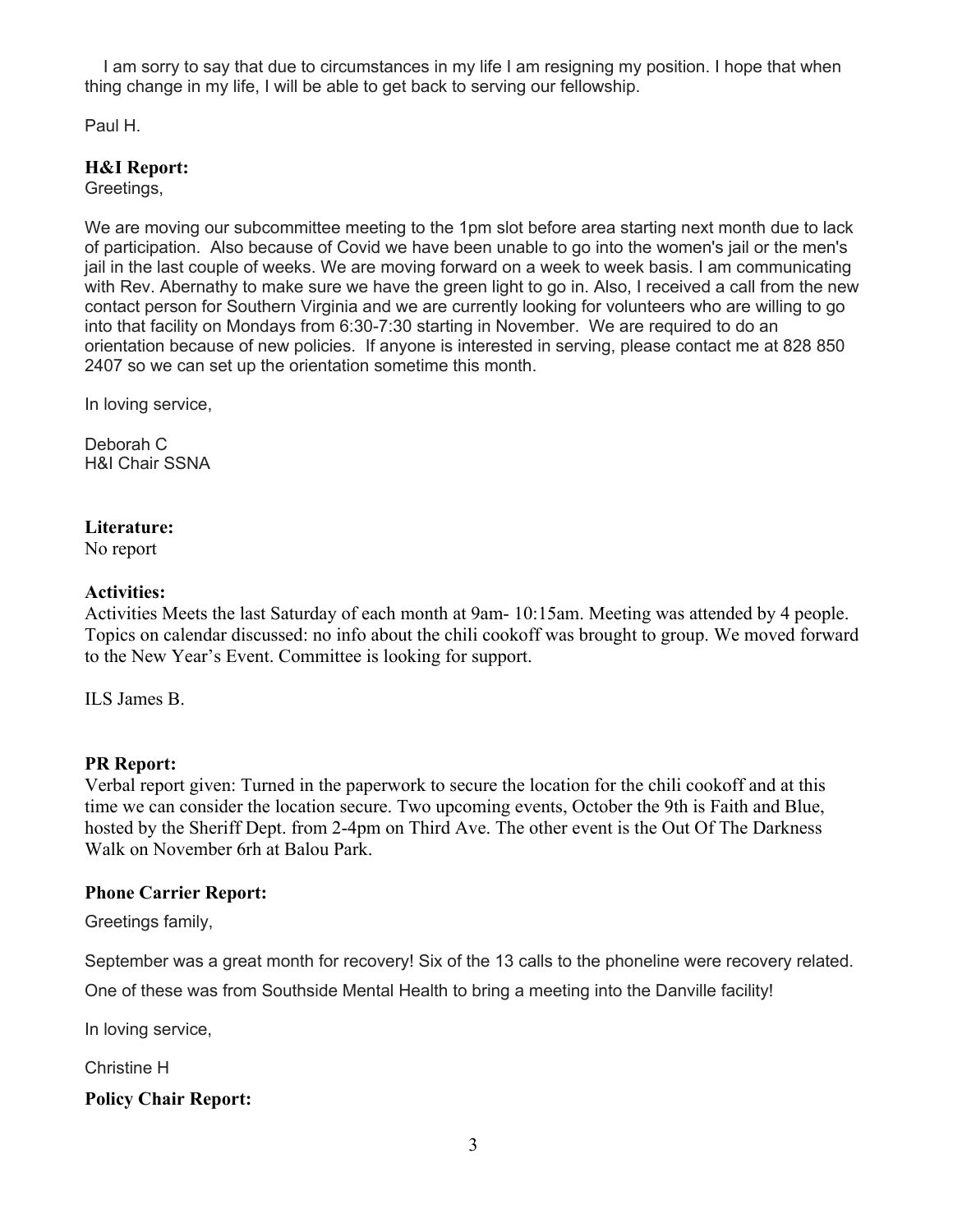Verbal report given: We will be having a Policy Workshop at the Chili Cookoff event on October 30th. At this time we will be discussing any changes needed to the policy. Mike H

# **Website Report:**

No report

#### GSR Reports:

| Name                          | Representative | Donatio                     | Report – Written or |
|-------------------------------|----------------|-----------------------------|---------------------|
|                               |                | $\mathsf{n}$                | Verbal              |
| 1. A New Hope                 | absent         | $\boldsymbol{\mathsf{S}}$ 0 | No report           |
| 2. Living Clean               | present        | $\boldsymbol{\mathsf{S}}$ 0 | verbal              |
| 3. New Attitudes              | absent         | $\boldsymbol{\mathsf{S}}$ 0 | No report           |
| 4. New Beginnings             | Absent         | $\boldsymbol{\mathsf{S}}$ 0 | No report           |
| 5. New Vision                 | present        | $\boldsymbol{\mathsf{S}}$ 0 | verbal              |
| 6. Not A Good Day For Relapse | absent         | \$0                         | No report           |
| 7. Recovering Vigilantes      | present        | $\boldsymbol{\mathsf{S}}$ 0 | verbal              |
| 8. Quarantined In Recovery    | present        | $\boldsymbol{\$}\ 0$        | written             |
| 9. Solutions With Serenity    | absent         | $\Omega$                    | No report           |
| 10. Steps to Freedom          | absent         | $\boldsymbol{\mathsf{S}}$ 0 | No report           |
| 11. Stick and Stay            | present        | $\boldsymbol{\mathsf{S}}$ 0 | No report           |
| 12. Survivors                 | present        | $\boldsymbol{\mathsf{S}}$ 0 | Verbal              |
| 13. Gretna N.A.               | present        | \$0                         | No report           |

# **A New Hope:**

#### **Living Clean the Journey Continues:**

Two new Home Group members, no donation

#### **New Attitudes: not present**

#### **New Beginnings: not present**

#### **New Vision:**

Doing well Saturday, Sunday and Tuesday. September 25th the group celebrated 38 yr anniversary and it was a great event!

# **Not A Good Day For Relapse: not present**

# **Recovering Vigilantes:**

Deborah will be celebrating 14 MIRACLE yrs on December 1st

#### **Quarantined in Recovery:**

Group meets at 5pm on Sunday, Wednesday and Friday. Still in need of trusted servants and chairpersons to carry the meeting. Business meetings are held on the last Friday of the month.

#### **Solutions With Serenity: not present**